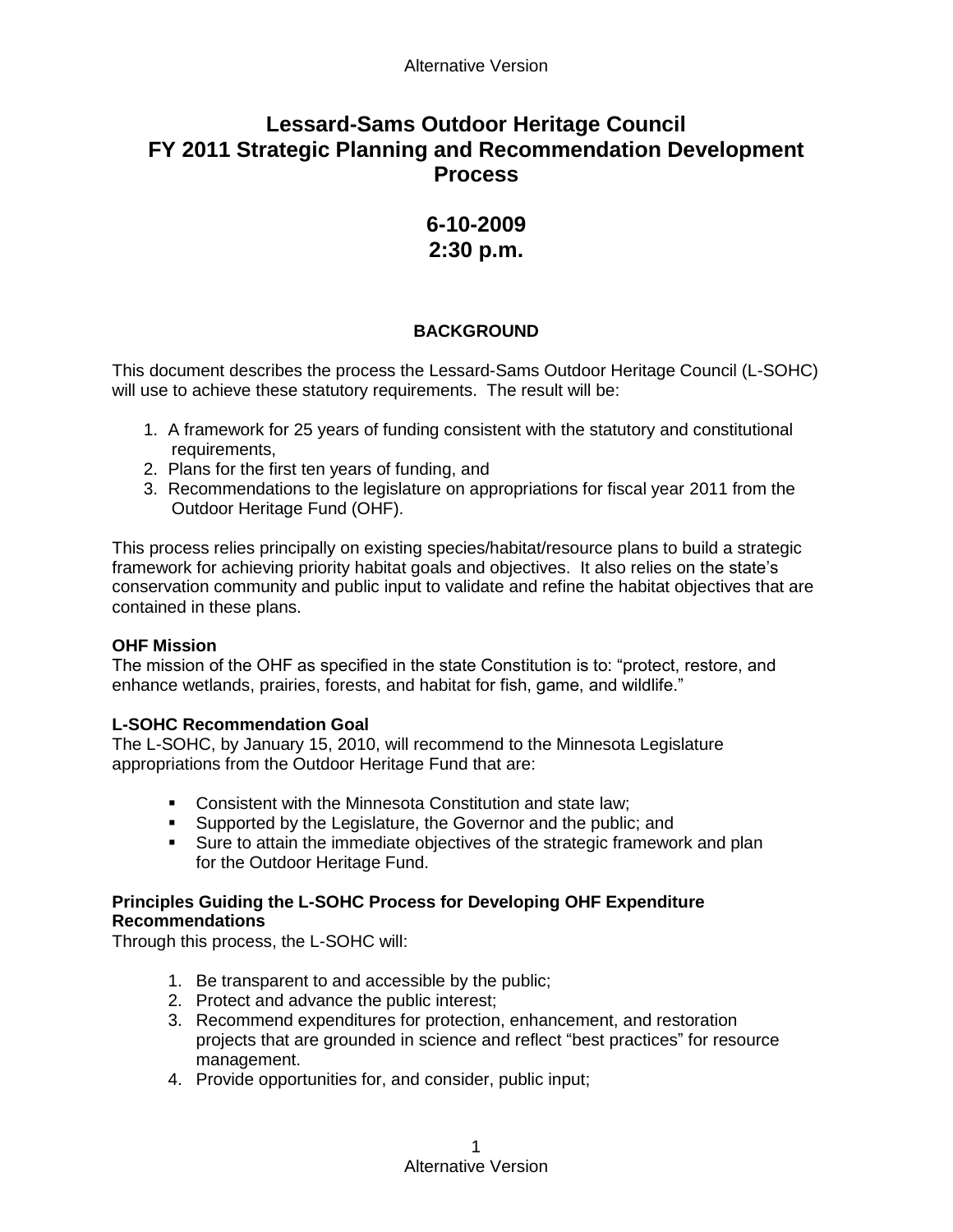- 5. Take into account existing conservation planning efforts and delivery systems;
- 6. Encourage efficient and effective conservation solutions;
- 7. Be understandable by the public; and
- 8. Ensure conservation benefits are broadly distributed around the state, consistent with scientific principles and priorities identified in the state's species-, habitat-, and resource-specific plans as well as its statewide conservation plans.

#### **Process in Brief**

This process will consist of the following steps.

- 1. In accordance with M.S. 97A.045, subd. 3(h), the L-SOHC will establish regions of the state based upon the ecological regions and subregions developed by the Minnesota Department of Natural Resources (DNR).
- 2. The long-term goals contained in the various MN species/habitat/resource plans (e.g., Long-Range Duck Recovery Plan) will be identified and disaggregated into the L-SOHC's five substate regions (L-SOHC Sections). These goals will be described in terms of outcomes that are consistent with the constitutional mission of the OHF.
- 3. The state's conservation professionals (as represented by local, state, federal, private, and non-profit organizations) will be invited to review these goals for each L-SOHC Section to ensure their completeness and accuracy, identify realistic species/habitat/resource goals for FY 2011 consistent with these goals and identify priority actions.
- 4. The public will be invited to review and provide input on the long-term species/habitat/resource goals and priority actions identified for each L-SOHC Section.
- 5. The L-SOHC will develop and distribute a Call for Requests to address the FY 2011 species/habitat/resource goals identified for each L-SOHC section.
- 6. The L-SOHC will review and evaluate requests using the criteria specified in this document, and identify those requests deemed to most effectively achieve the FY 2011 species/habitat/resource goals identified for each L-SOHC section.

## **EXISTING PLANS**

Minnesota Law informs the process for developing L-SOHC recommendations. By law, the L-SOHC must make recommendations that "… will achieve the outcomes of existing natural resource plans, including, but not limited to, the Minnesota Statewide Conservation Plan, that directly relate to the restoration, protection, and enhancement of wetlands, prairies, forests and habitat for fish, game and wildlife, and that prevent forest fragmentation, encourage forest consolidation, and expand restored native prairies." (M. S. 2009, section 97A.056, subd. 3(a))

Additionally, M.S. 2009, section 97A.056, subd. 3(h) instructs the Council to "…use the regions of the state based upon the ecological regions and subregions developed by the Department of Natural Resources and establish objectives for each region and subregion to achieve the purposes of the fund outlined in the state constitution."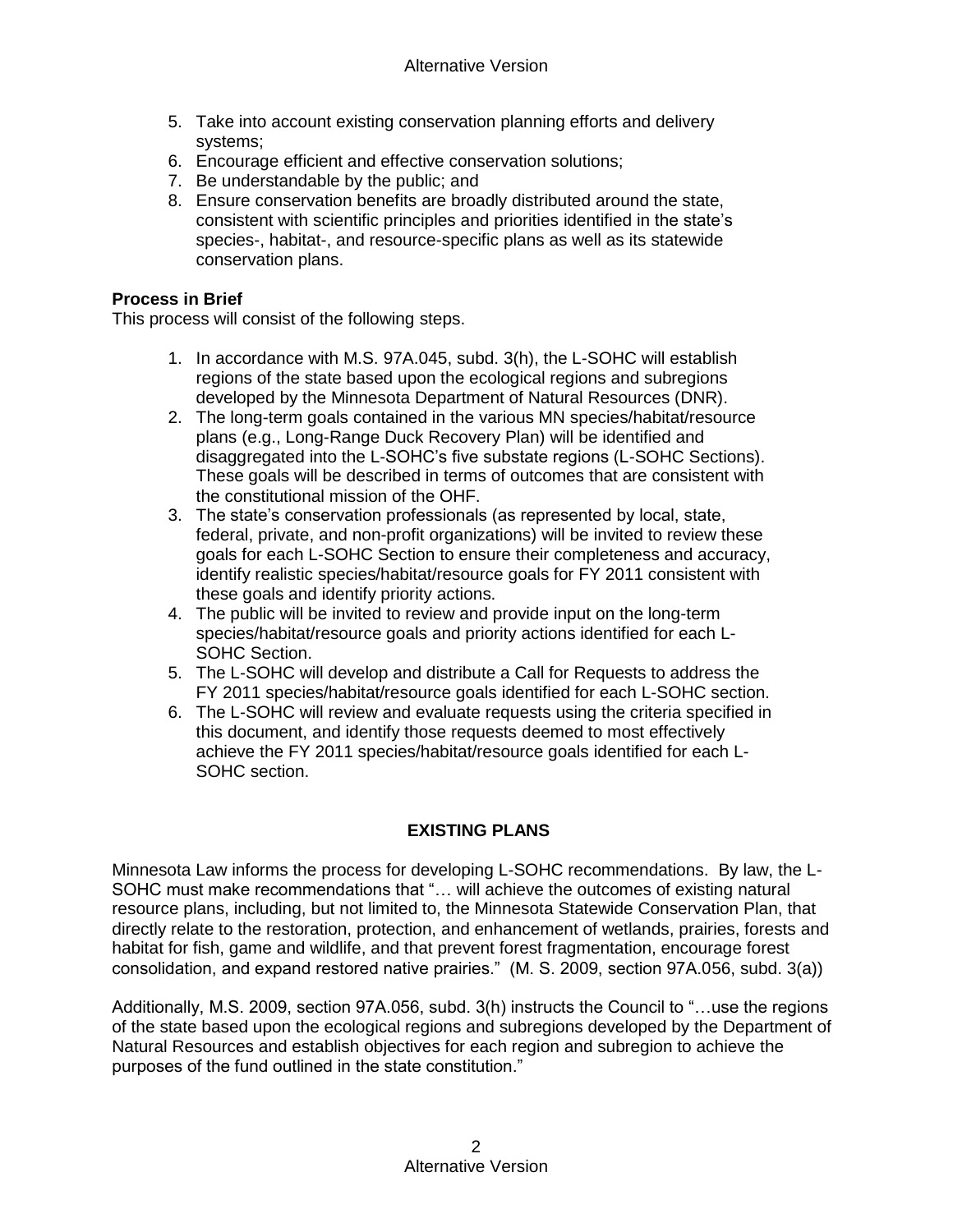This guidance needs to be considered in the context of two additional planning requirements facing the Council. M.L. 2009, Chapter 172, Article 5, Section 9 requires the legislative committees designated by the House and Senate leadership to, alongside the Council, develop a legislative guide stating the principles for the use and expected outcomes of all funds from the three-eighths – Legacy Amendment. This task needs to be completed by January 15, 2010. Section 9 of the same law requires the same institutions to develop a 25-year strategic plan, by January 15 2011, to be updated every five years. Presumably, this plan is linked to the ten year plan and 25-year framework M.S. 2009, section 97A.056, subd. 3(h) requires the Council to develop. To accomplish all the planning requirements facing the Council the Council must use processes that serve more than one planning objective.

In developing its OHF expenditure recommendations to the 2009 Legislature, the Council reviewed all known Minnesota plans directly relating to the mission as described above. Among the statewide species-, habitat-, and resource-specific plans reviewed are:

- **Minnesota Forest Planning**
- **Minnesota Forests for the Future**
- **USFWS Wetland Plan**
- **USFWS Biological Planning**
- **Tomorrow's Habitat for the Wild and Rare**
- **Aquatic Management Area Plan**
- **Wildlife Management Area 50-Year Plan**
- **National Fish Habitat Plan**
- **Long Range Duck Recovery Plan**
- **Long Range Plan for the Ring-Neck Pheasant in Minnesota**
- **EXEDENT PLAN** For Wild Turkey in Minnesota
- Managing Minnesota's Shallow Lakes for Wildlife and Waterfowl

These and other relevant plans will be source documents for habitat goals objectives and actions.

## **The Minnesota Statewide Conservation and Preservation Plan and the Outdoor Heritage Fund**

The State of Minnesota, through the Environment and Natural Resources Trust Fund financed the University of Minnesota and Bonestroo and CR Planning to assess the state's natural resources, identify resource related issues affecting Minnesota natural resources, and make recommendations for restoring, enhancing and protecting those resources. Under the leadership of this effort, conservation professionals were brought together to assess available information, identify important issues, and develop recommendations for action to address these issues. Those recommendations form the substance of the Minnesota Statewide Conservation and Preservation Plan.

The Minnesota Statewide Comprehensive Conservation and Preservation Plan identifies the following actions that specifically address the Outdoor Heritage Fund's mission of restoring, protecting, and enhancing wetlands, prairies, forests and habitat for fish, game and wildlife, and preventing forest fragmentation, encouraging forest consolidation, and expanding restored native prairies.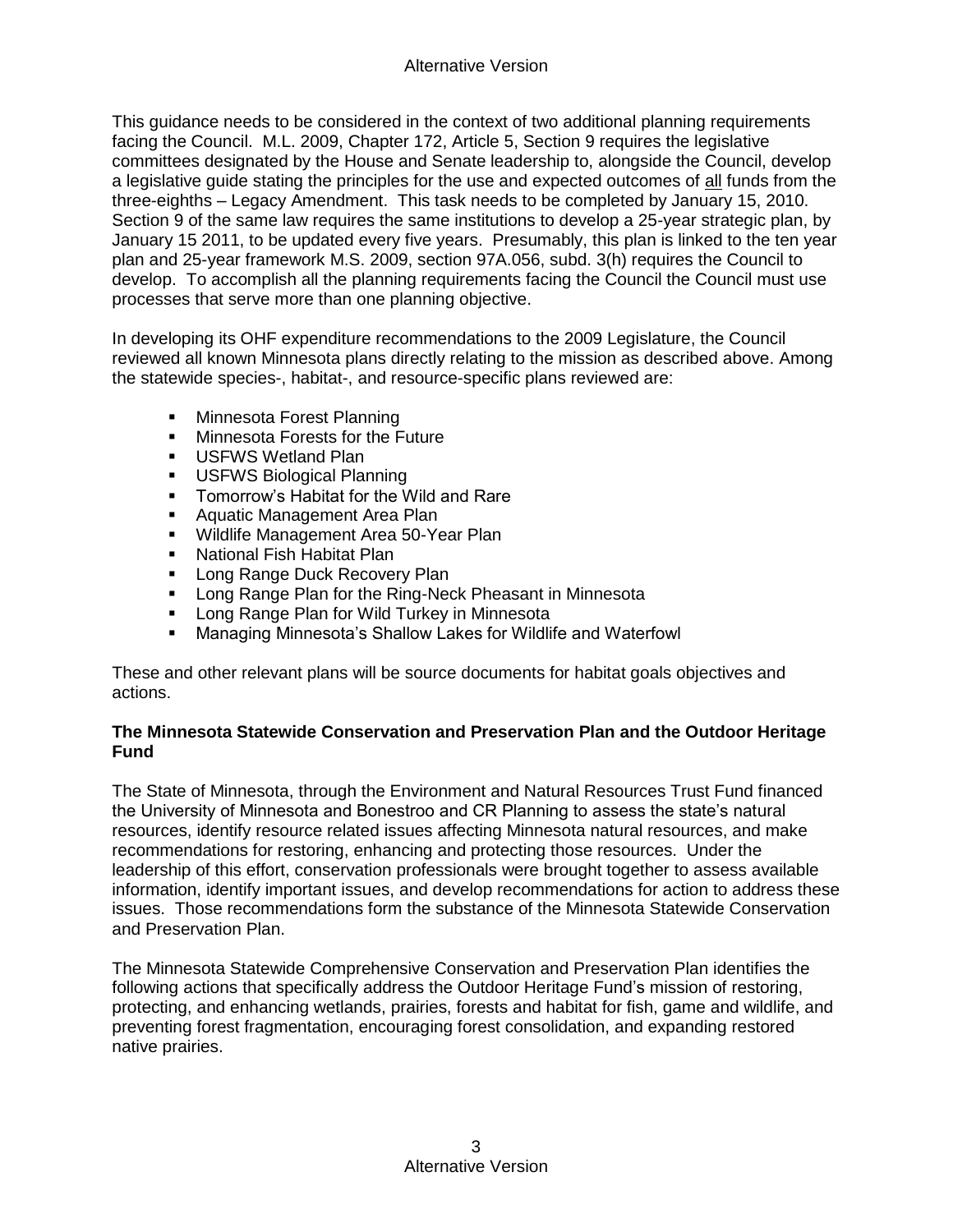| Act. Num.      | <b>Action</b>                                               | Page      |
|----------------|-------------------------------------------------------------|-----------|
| H1             | Protect priority land habitats                              | pp. 63-67 |
| H <sub>2</sub> | Protect critical shorelands of streams and lakes            | pp. 67-74 |
| H <sub>4</sub> | Restore and protect shallow lakes                           | pp. 78-79 |
| H <sub>5</sub> | Restore land, wetlands, and wetland-associated watersheds   | pp. 80-81 |
| H6             | Protect and restore critical in-water habitats of lakes and |           |
|                | streams                                                     | pp. 81-84 |
| H 13           | Habitat and landscape conservation and training programs    |           |
|                | for all citizens                                            | pp. 94-96 |

#### **Habitat Action**

#### **Land Use Action**

| Act. Num. | Action                                | Page        |
|-----------|---------------------------------------|-------------|
| ' LU 8    | Protect large blocks of forested land | pp. 130-131 |

These Actions will be used as a guide for developing the L-SOHC planning framework and evaluating the species/habitat/resource goals identified for each L-SOHC Section. For example, each area of the state will be assessed under Action H-1, Protect priority land habitats, to determine the area's key habitat types and how best to protect them. These priority land protection actions will be evaluated for urgency and opportunity for each region, relative to all other priorities.

## **SUBSTATE REGIONS PLANNING AND RECOMMENDATION PROCESS OVERVIEW**

#### **L-SOHC Sections**

Minnesota Law specifies "The council shall use the regions of the state based upon the ecological regions and subregions developed by the Department of Natural Resources and establish objectives for each region and subregion to achieve the purposes of the fund outlined in the state constitution." For purposes of developing its framework that will be used to guide expenditures from the OHF over the next 25 years, the Council has identified five Outdoor Heritage Council sections(L-SOHC Sections) that are an aggregation of the state's ten Ecological Sections (see Figure 1, page 5). These Sections (and their corresponding Ecological Sections) are:

=

- **Northern Forest** (Southern, Western and Northern Superior Uplands, No. Minnesota and Ontario Peatlands, and No. Minnesota Drift and Lake Plains sections)
- **Forest/Prairie Transition** (Lake Agassiz, Aspen Parklands, and Minnesota and NE Iowa Morainal Sections)
- **Southeast Forest** (Paleozoic Plateau sections)
- **Prairie** (Red River Valley and North Central Glaciated Plains sections)
- **Metropolitan Urbanizing Area** (That portion of the Minnesota and NE Iowa Morainal section within the counties centered on Hennepin County plus the portions in the tier of counties to the north and west)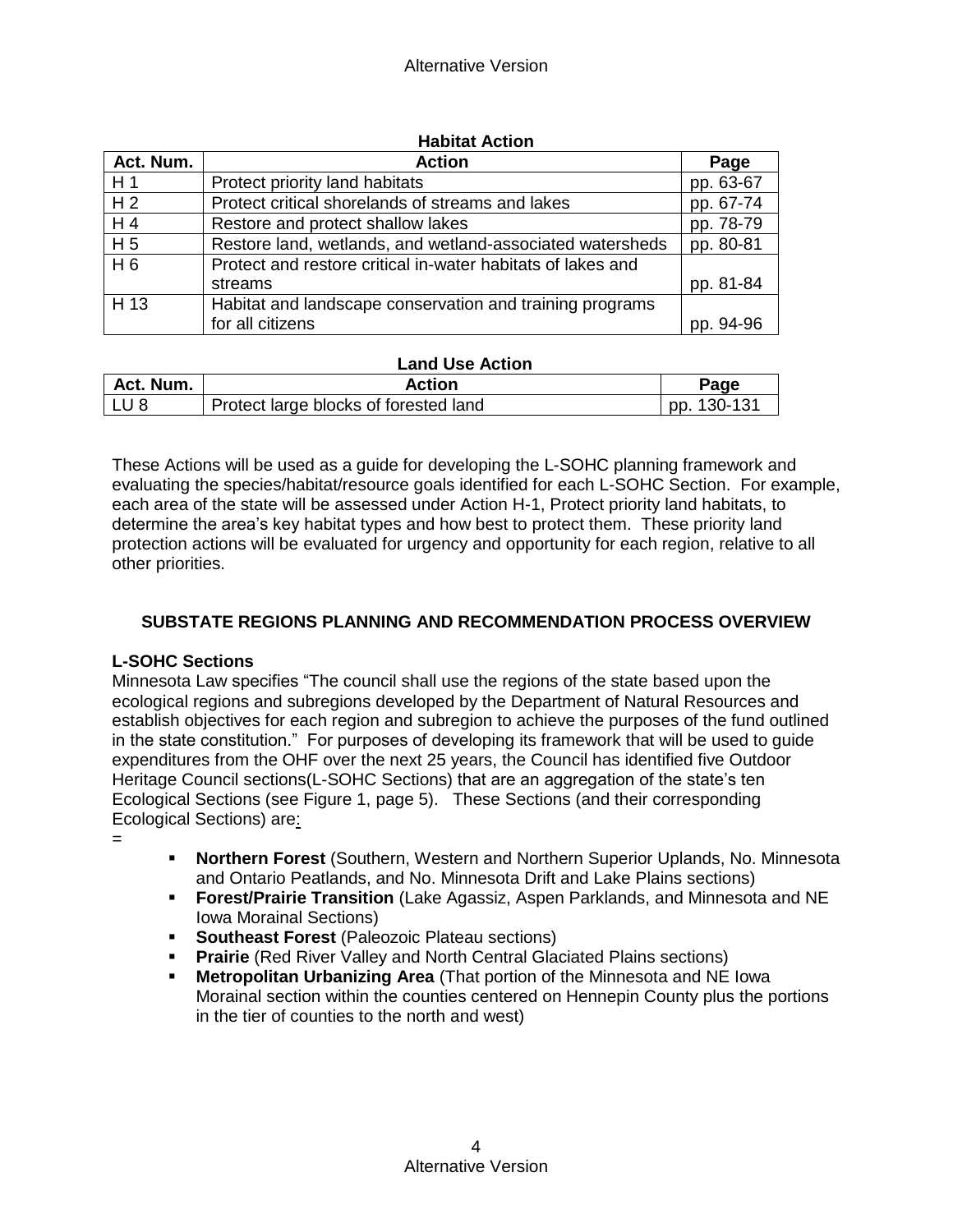

#### **The Planning Process**

Within each L-SOHC Section, the L-SOHC will undertake the following planning process that will guide its Call for Proposals and its subsequent development of FY 2011 recommendations for expenditures from the OHF.

The cross-functional flow chart (Figure 2, page 6) describes how the MSCCPP and the species/habitat/resource specific plans will be integrated into the L-SOHC's strategic plan and guide the FY 2011 recommendations of the Council.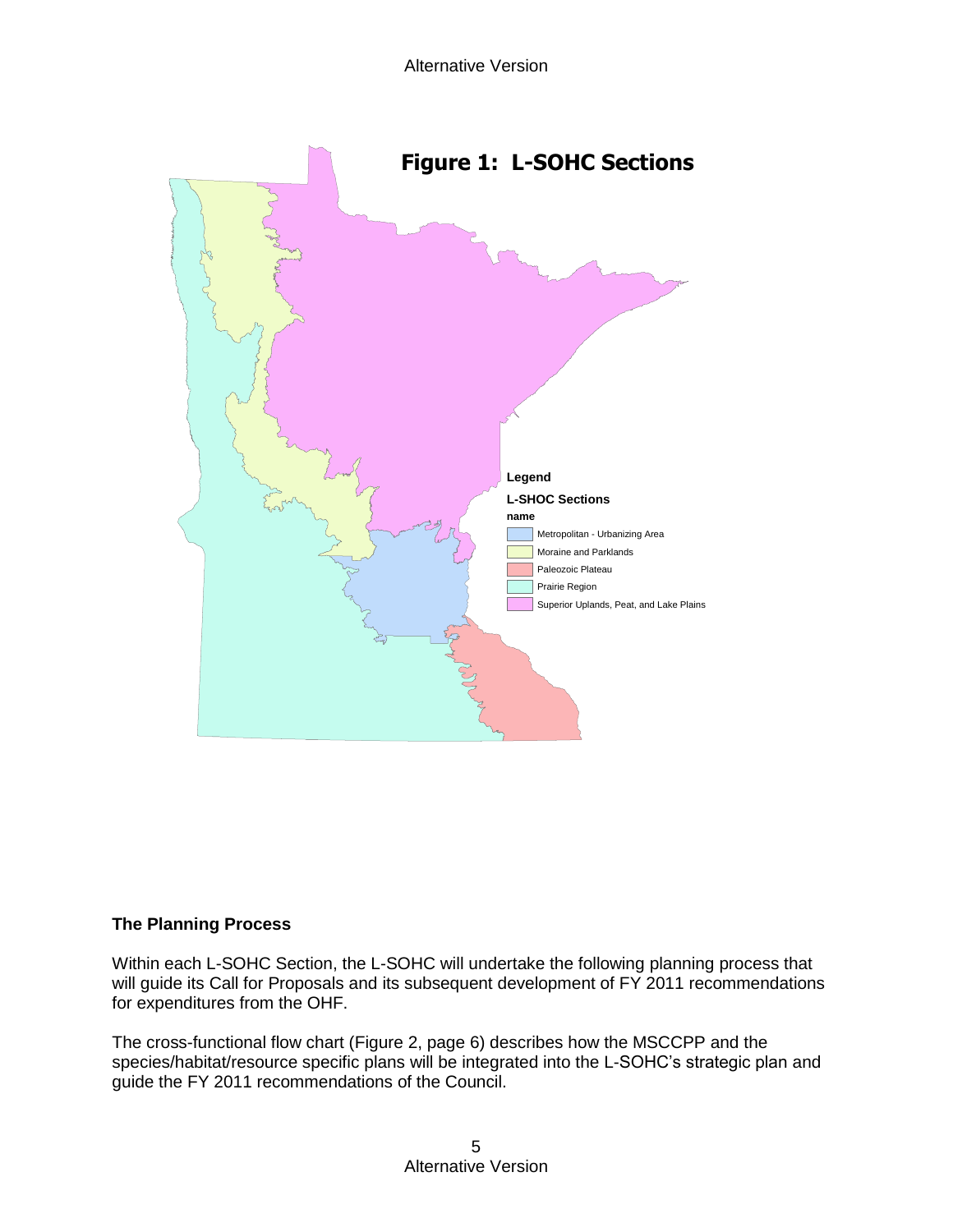## Alternative Version



**Step 1.** Review the DNR ecological regions and subregions and configure a set of L-SOHC sections for the purposes of planning and describing the goals of the OHF. In so doing,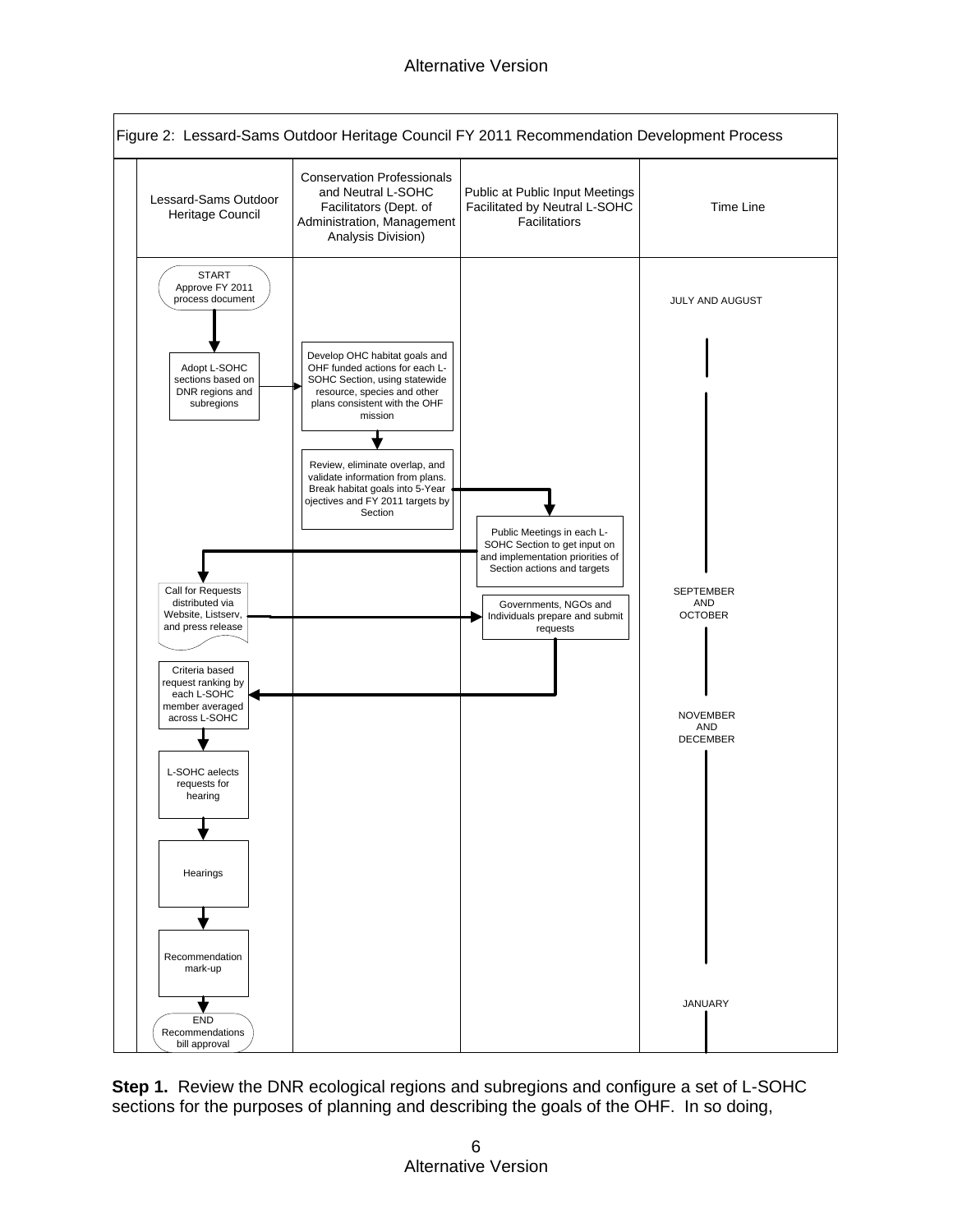maintain the integrity of the ecological regions in as much as possible given the constraints of budget and time.

**Step 2. Identify the long-term goals contained in the various MN species/habitat/ resource plans and collate these goals within each of the five L-SOHC Sections.** In meetings in each L-SOHC Section local conservation organization staff, through a contract with the MN Department of Administration's Management Analysis Division (MAD), will identify the relevant Minnesota Statewide Conservation and Preservation Plan Actions for each of the five substate regions delineated by the L-SOHC, known as L-SOHC Section, giving consideration to each Section's habitat and resource conditions and issues. The local conservation professionals will also identify each Section's long-term goals contained in the various MN species/habitat/ resource plans (e.g., Long-Range Duck Recovery Plan), and collate these goals within each L-SOHC Section. These goals will be described in terms of outcomes that are consistent with the constitutional mission of the OHF.

**Step 3. Review the goals for each L-SOHC Section and identify FY 2011 accomplishment targets and priority actions.** The species/habitat/resource goals identified for each L-SOHC Section will be reviewed for overlap, completeness and accuracy by a conservation professionals within each region (local, state, federal, private, non-profit). Specifically, the accumulated goals will be reviewed and validated to be the outcomes of the species-, habitat-, and resource-specific plans and are based on science and reflect best conservation and resource management practices. Once this review is complete, the conservation professionals in each L-SOHC region will identify realistic species/habitat/resource accomplishment targets for FY 2011 and identify priority action, using these long-term species/habitat/resource goals as a foundation for these outcomes. Neutral facilitators hired by the L-SOHC will facilitate this process.

**Step 4: Seek public review and input on the long-term habitat/resource goals, FY 2011 species/habitat/resource accomplishment targets and priority actions for each L-SOHC Section**. The L-SOHC will organize and facilitate public meetings in each L-SOHC Section led by L-SOHC-contracted neutral facilitators. The purpose of these public meetings is to obtain public input on the long-term species/habitat/resource goals, FY 2011 species/habitat/resource accomplishment targets, and identify priority actions identified. The public comments provided in each L-SOHC Section will be forwarded to the L-SOHC.

**Step 5. Develop and distribute a Call for Requests to address the FY 2011 species/habitat/resource goals identified for each L-SOHC section.** The L-SOHC will develop and distribute a Call for Requests for achieving the FY 2011 species/habitat/resource goals, consistent with the priority actions that have been identified for each L-SOHC Section.

**Step 6. Review and evaluate proposals using the criteria specified in this document.** The L-SOHC will review and evaluate the proposal submitted in response to its Call using the request criteria specified in this document. Subsequently, it will identify those proposals deemed to most effectively achieve the FY 2011 species/habitat/resource goals identified for each L-SOHC Section. The L-SOHC will forward these requests to the 2010 Legislature as its recommendations for FY 2011 expenditures from the Outdoor Heritage Fund.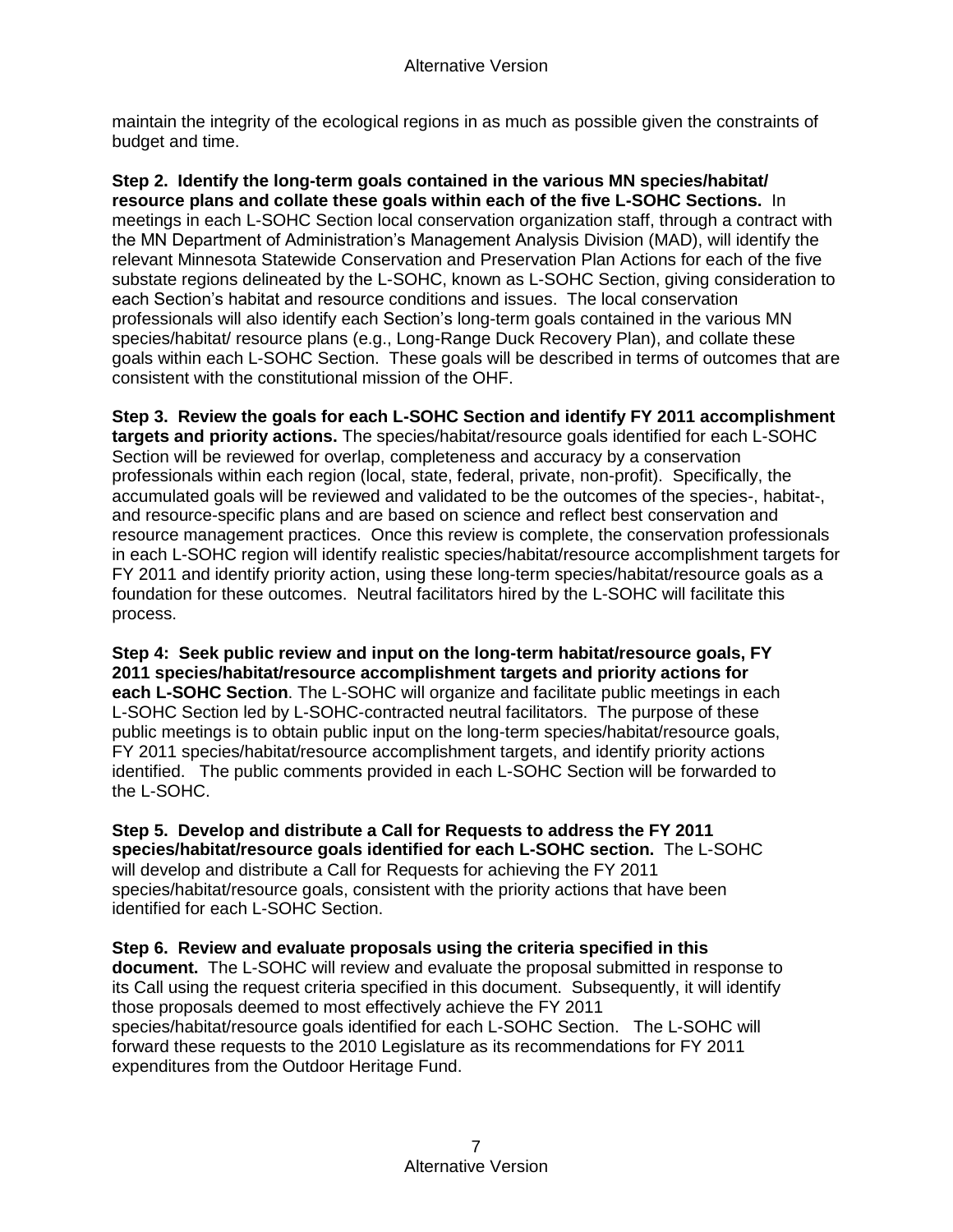## **CALL FOR REQUESTS AND FORMING COUNCIL RECOMMENDATIONS**

The L-SOHC will prepare and publish a call for requests based on the consensus habitat/conservation targets and priority actions necessary to meet these targets. The public will be made aware of the Call via the L-SOHC Website, the L-SOHC Listserv, and the press. This call will limit requests to those addressing priority actions and targets developed above. It will carry these screening criteria.

The L-SOHC will only consider funding requests that:

- 1. are consistent with the uses of the OHF as specified in Article XI of the Minnesota Constitution and Minnesota Statutes 97A.056,
- 2. show the ability to produce significant, measurable, and enduring resource and/or habitat outcomes.
- 3. clearly identify specific resource and/or habitat outcomes, performance measures, and a plan for measuring, evaluating and publicly reporting these outcomes over time.
- 4. reflect the best available science regarding resource and/or habitat enhancement, restoration, and protection.
- 5. where possible and appropriate use native plant material.
- 6. restore or enhance resources only on property under permanent protection of fee ownership or conservation easement.
- 7. have a plan to sustain the resource and/or habitat outcomes specified, including a plan to finance the necessary activities.
- 8. identify funding necessary to fully implement the project/programs(s).
- 9. limit the state's exposure for additional funding for the project.
- 10. have a process for ensuring transparency and accessibility in all stages of project/program implementation.
- 11. Show the ability to produce significant, measurable, and enduring habitat outcomes.
- 12. seek funding to supplement (not replace) customary or usual funding sources.
- 13. only acquire permanent easements, if proposing less than fee simple acquisition in real property.
- 14. ensure that land acquired by fee with money from the OHF is open to the public taking of fish and game during the open season unless otherwise provided by law.
- 15. commit to erect and maintain signage, to a standard to be adopted by the L-SOHC, crediting the OHF with support for protected, restored, or improved sites.
- 16. commit to replace OHF protected resources converted to a use other than that intended in the OHF appropriation on a ten replacement acres for one converted acre basis.
- 17. agree to not transfer the public interest in OHF fee and/or easement protected land without the written approval.
- 18. are proposed by established land acquisition programs, if the request is to acquire fee simple title or a permanent conservation easement of real property.
- 19. Are proposed by established land acquisition programs that use explicit criteria for evaluating the parcel's habitat potential, if the request is to acquire an interest in real property
- 20. Propose restoration or enhancement exclusively on land permanently protected by conservation easement or public ownership.